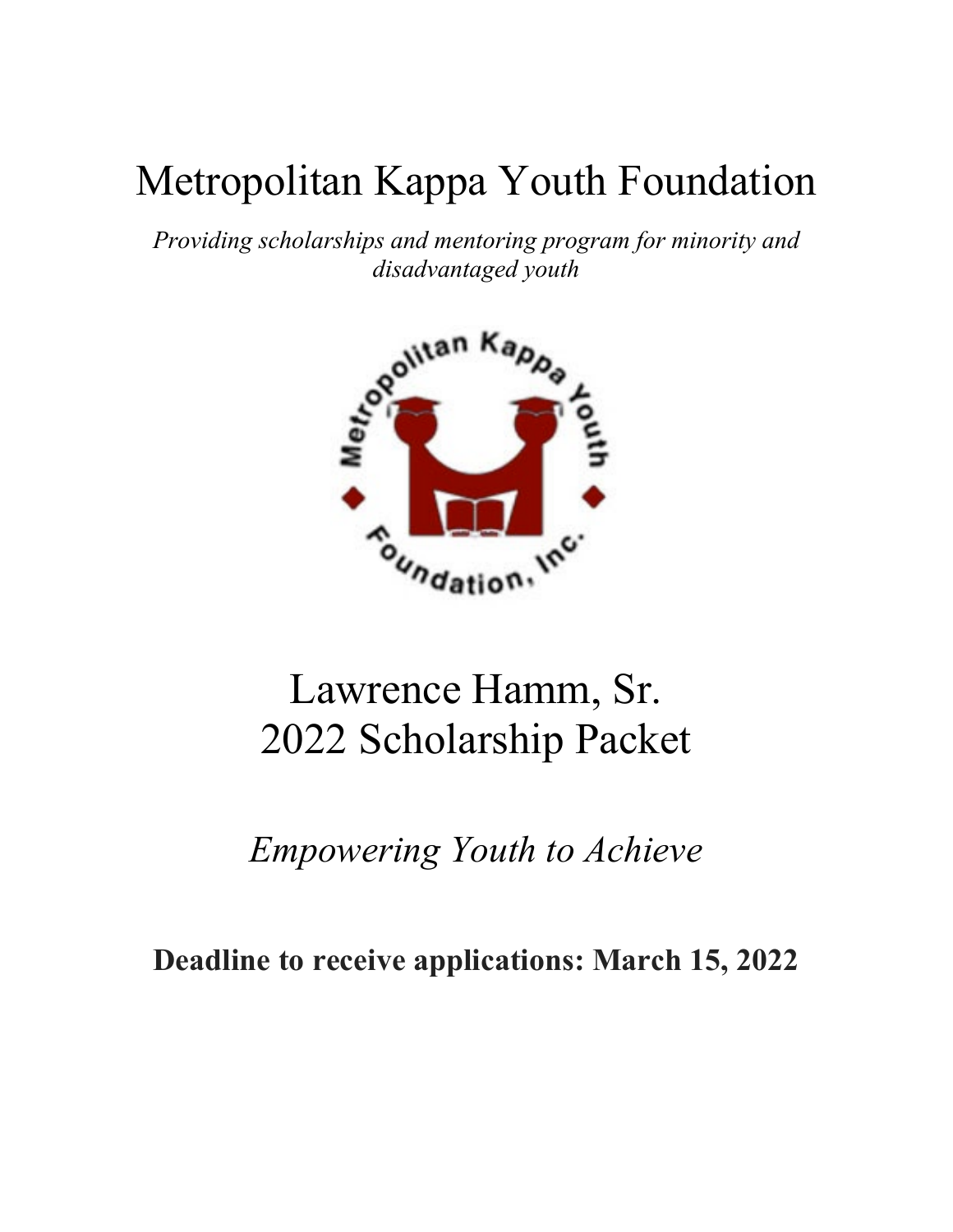#### **Silver Spring (MD) Alumni Chapter of the Kappa Alpha Psi Fraternity, Inc.**

*A Chapter for Today … A Chapter for the Future*

Led by the vision of Joseph F. Harris, a chapter of Kappa Alpha Psi, Fraternity was chartered in Montgomery County, MD on October 28, 1972. The [Silver Spring \(MD\) Alumni Chapter of the Kappa Alpha Psi Fraternity,](http://www.silverspringalumni.com/nupes/)  [Incorporated](http://www.silverspringalumni.com/nupes/) held meetings and occasional social functions at the available space within the Colesville Elementary School facility. Eventually, the chapter moved its meetings to the Colesville Health Center on New Hampshire Avenue where it is located to this day. In 1973, the chapter introduced its first scholarship program by starting the process of establishing a chapter at the University of Maryland, College Park, and made contributions of \$250.00 and \$50.00 to the NAACP and Suburban Maryland Fair Housing, respectively. Beginning in 1975, and every year thereafter, the chapter has awarded scholarships ranging from \$500.00 to \$2,000.00 to one or two deserving high school seniors. The chapter has sponsored a dynamic Guide Right Program with recreational, educational, and social programs. For the last four years, the Chapter has concentrated on a teen leadership program in conjunction with the Toast Masters of America. The Chapter's Book Award Program, wherein an outstanding book by a Black Author is presented to selected students in Montgomery County Schools, has been in place since 1992 and has met with a lot of success. Some school librarians are ordering these selections for their general purposes. Through the Chapter's SAT Preparation Program, in sponsorship with the Montgomery County Board of Education, community youth are prepared for SAT examinations and represent a very useful Guide Right program. The Chapter holds two NAACP Life Memberships and has been the recipient of numerous commendations from the Montgomery County Government for the effectiveness of its Social Action Programs. Through the years, the Chapter has initiated various programs for fun, recreation, education, and/or profit. Among these programs have been golf tournaments, award achievement dinner dance, a Kappa college student retention program and a Black College Tour.

#### **Metropolitan Kappa Youth Foundation, Incorporated**

Metropolitan Kappa Youth Foundation, Incorporated (MKYF) exists as the philanthropic arm of the [Silver Spring](http://www.silverspringalumni.com/)  [\(MD\) Alumni Chapter of the Kappa Alpha Psi Fraternity, Inc.](http://www.silverspringalumni.com/) The Foundation was incorporated July 23, 1999 and granted its 501(c)3 status on May 30, 2000. The Foundation is a full-functioning non-profit, public benefit charitable foundation, and is located in Montgomery County, Maryland. Metropolitan Kappa Youth Foundation, Inc.'s mission is to provide scholarships and mentoring programs for minority and disadvantaged youth in the Metropolitan Washington, DC area. The Foundation supports and conducts activities with the implicit purpose of helping youth "Achieve." Activities of the MKYF include scholarships, mentoring, and an urban golf initiative. Through its activities with youth, the MKYF seeks to develop leadership skills, personal enhancement and career achievement of the next generation.

#### **Lawrence Hamm, Sr.**

Lawrence Hamm, Sr. graduated from Good Counsel High School and later became a proud alumnus of [Lincoln](http://www.lincoln.edu/)  [University](http://www.lincoln.edu/) in Pennsylvania. He also earned a Masters in Business Administration (MBA) from [George](http://www.gwu.edu/)  [Washington University](http://www.gwu.edu/) in Washington, DC. While at Lincoln, he was initiated into the Epsilon Chapter of Kappa Alpha Psi Fraternity, Incorporated, where he was President. Mr. Hamm later was President of the Silver Spring (MD) Alumni chapter of the Kappa Alpha Psi Fraternity, Incorporated. Lawrence was instrumental in securing the initial funding for the [Metropolitan Kappa Youth Foundation](http://www.mkyf.org/) (MKYF), and was a strong proponent of encouraging young people to achieve academically. Lawrence had a distinguished career in sales, marketing, and strategic planning. At the time of his passing, he was as a Principal of The Resource Group, a management and consulting firm in Silver Spring. Prior to that, he served as Vice President of several information technology firms. To honor his memory and contributions, the Silver Spring (MD) Alumni Chapter of the Kappa Alpha Psi Fraternity, Inc. and the Metropolitan Kappa Youth Foundation named their scholarship to youth in Lawrence Hamm's honor.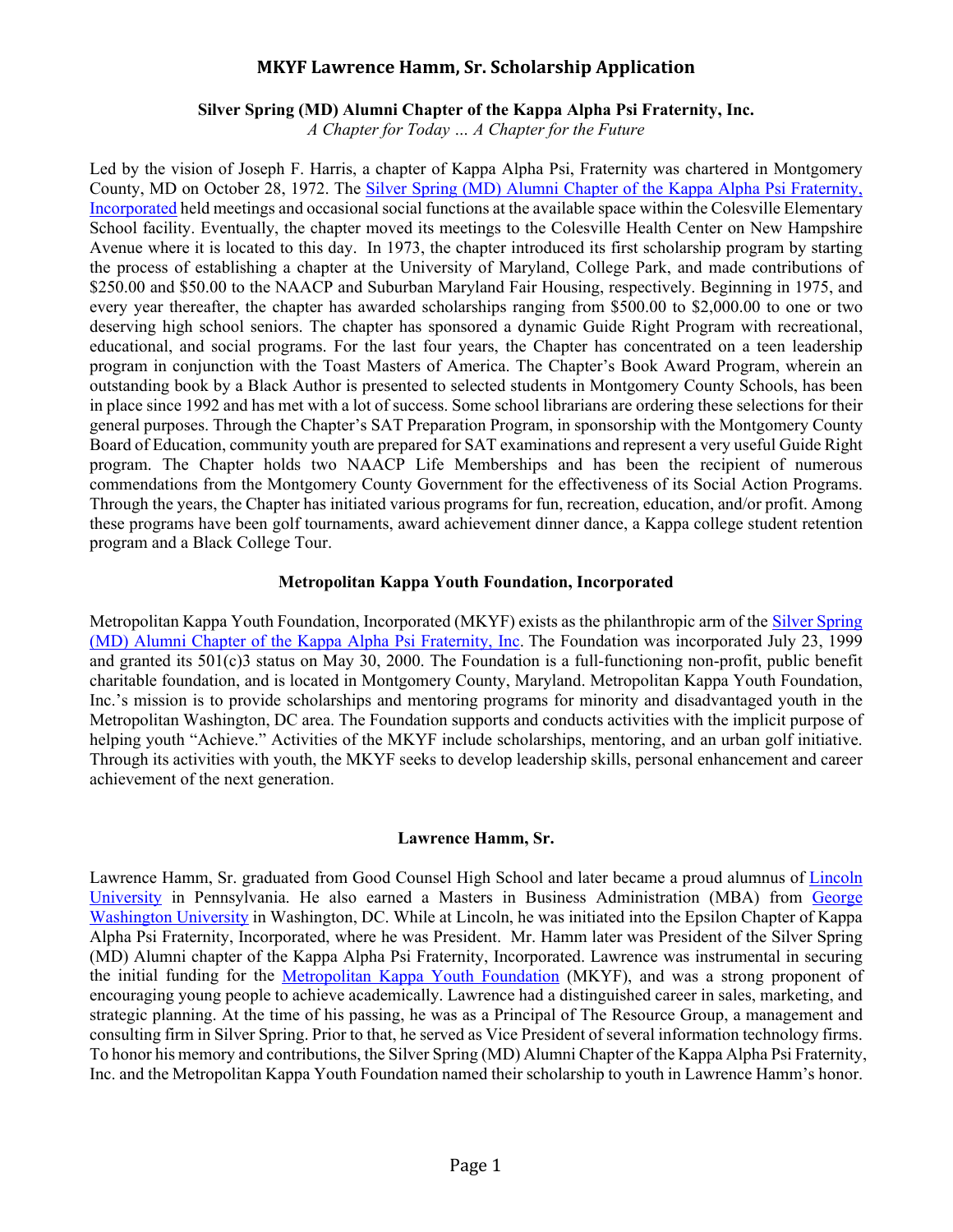# **MKYF Lawrence Hamm, Sr. Scholarship Guidelines**

#### **Eligibility**

In order to be eligible for the Lawrence Hamm, Sr. Scholarship, students must:

- 1. Attend a high school in Montgomery County, MD and be classified as a high school senior
- 2. Demonstrate volunteer and community service involvement
- 3. Apply and receive acceptance to a college or university.

#### Criteria

In order to be considered for the award, all applicants must submit the following information:

From Applicant:

- 1. Completed application **typed** and signed, include the 6 pages labeled "Submitted Application." An electronic signature is acceptable.
- 2. Four (4) completed application essays **typed** and in the space provided. Essays are limited to 500 words.
- 3. Student resume (1-2 pgs) outlines leadership, extracurricular activities, work experience, awards
- 4. College information sheet includes list of schools applied to, intended major, career interests
- 5. Proof of US citizenship and residency in Montgomery County, MD with copy of photo  $ID<sup>1</sup>$  $ID<sup>1</sup>$  $ID<sup>1</sup>$
- 6. A copy of your most recent grade report card must be forwarded or included with your application
- 7. Signed media release and authorization Page 1 of Submitted Application form

#### **Applicant should send Word or PDF materials to MKYF Scholarship Committee at [Scholarships@MKYF.org](mailto:Scholarships@MKYF.org) or**

# **MKYF Scholarship Committee, PO Box 10848, Silver Spring, MD 20914.**

From School:

- 1. Official high school transcript in a sealed envelope \* or transmitted electronically from school
- [2](#page-2-1). An academic letter of recommendation<sup>2</sup>  $*$  Letter from a teacher, school counselor, or school administrator addressing the applicant's academic achievement, character and potential for success in college and beyond.

From Other Recommender such as Church, Community, Service or Related Activity:

1. A service letter of recommendation<sup>2</sup> \* verifying applicant's participation in school-based or community-based service organization(s) with generalized dates of participation in volunteer activities, activities performed by the applicant.

#### **Deadline**

In order to be eligible for review, all Materials MUST be received by **March 15, 2022** to MKYF Scholarship Committee at **[Scholarships@MKYF.org](mailto:Scholarships@MKYF.org)** or the mailing address above. You will receive an email acknowledgment once MKYF has received your completed application.

<span id="page-2-0"></span><sup>1</sup> Acceptable forms of identification include federal, state, county issued, (passport, driver's license, school identification card with picture). If the applicant is not a U.S. citizen, proof of his/her status as a legal permanent resident or other lawful status.

<span id="page-2-1"></span><sup>2</sup> Letter must be on letterhead, signed and dated, and include the representative's contact information (i.e., email address and phone number).

Materials marked with (\*) should be sent directly to MKYF Scholarship Committee at **[Scholarships@MKYF.org](mailto:Scholarships@MKYF.org)** or MKYF Scholarship Committee, PO Box 10848, Silver Spring, MD 20914. Materials may be included in application submission by mail if received in a sealed envelope.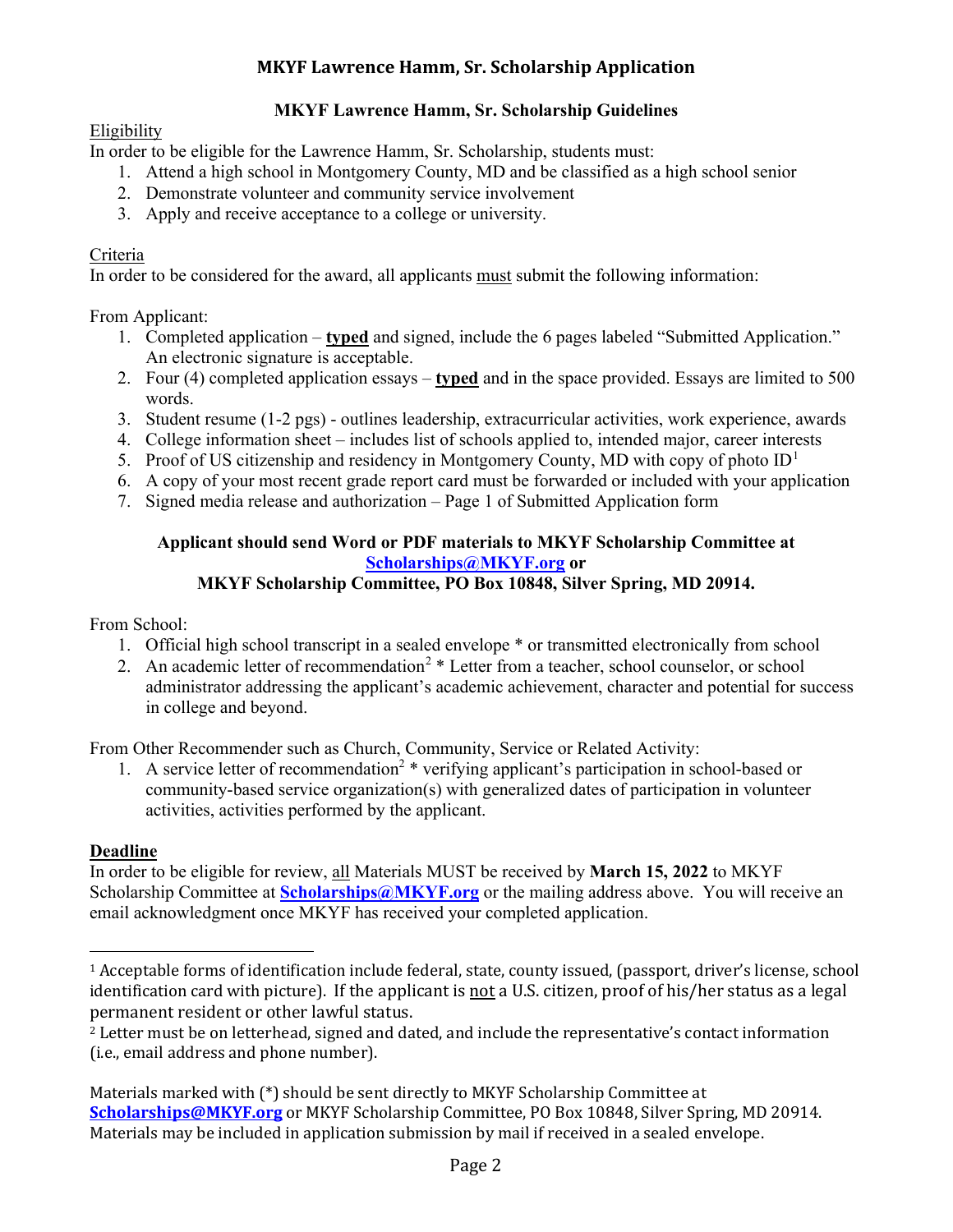(Applicant, this letter should be provided to your Recommender.)

TO: Teacher / Counselor / Principal / Mentor / Volunteer Activity Leader

RE: Applicant Name:

The student listed above is applying for a scholarship from the Metropolitan Kappa Youth Foundation (MKYF), a non-profit affiliated with the Silver Spring (MD) Alumni Chapter of Kappa Alpha Psi Fraternity, Incorporated. The student has selected you to provide a recommendation in support of his/her application. We ask that you provide a candid assessment of the student's academic performance, personal development and maturity, oral and written communication skills, leadership ability among peers, and anything else you believe is relevant to evaluate the student.

Please note the length of time you have known the student, in what capacity (classes taught or activity/club supervised). The letter of recommendation should be written on official stationary, and include your signature and phone number.

The letter of recommendation should be submitted by **March 15, 2022** in one of the three ways:

- 1. Email to **[Scholarships@MKYF.org](mailto:Scholarships@MKYF.org)** (preferred)
- 2. Mailed to MKYF Scholarship Committee, PO Box 10848, Silver Spring, MD 20914
- 3. Given to student in a sealed envelope to be included in the applicant packet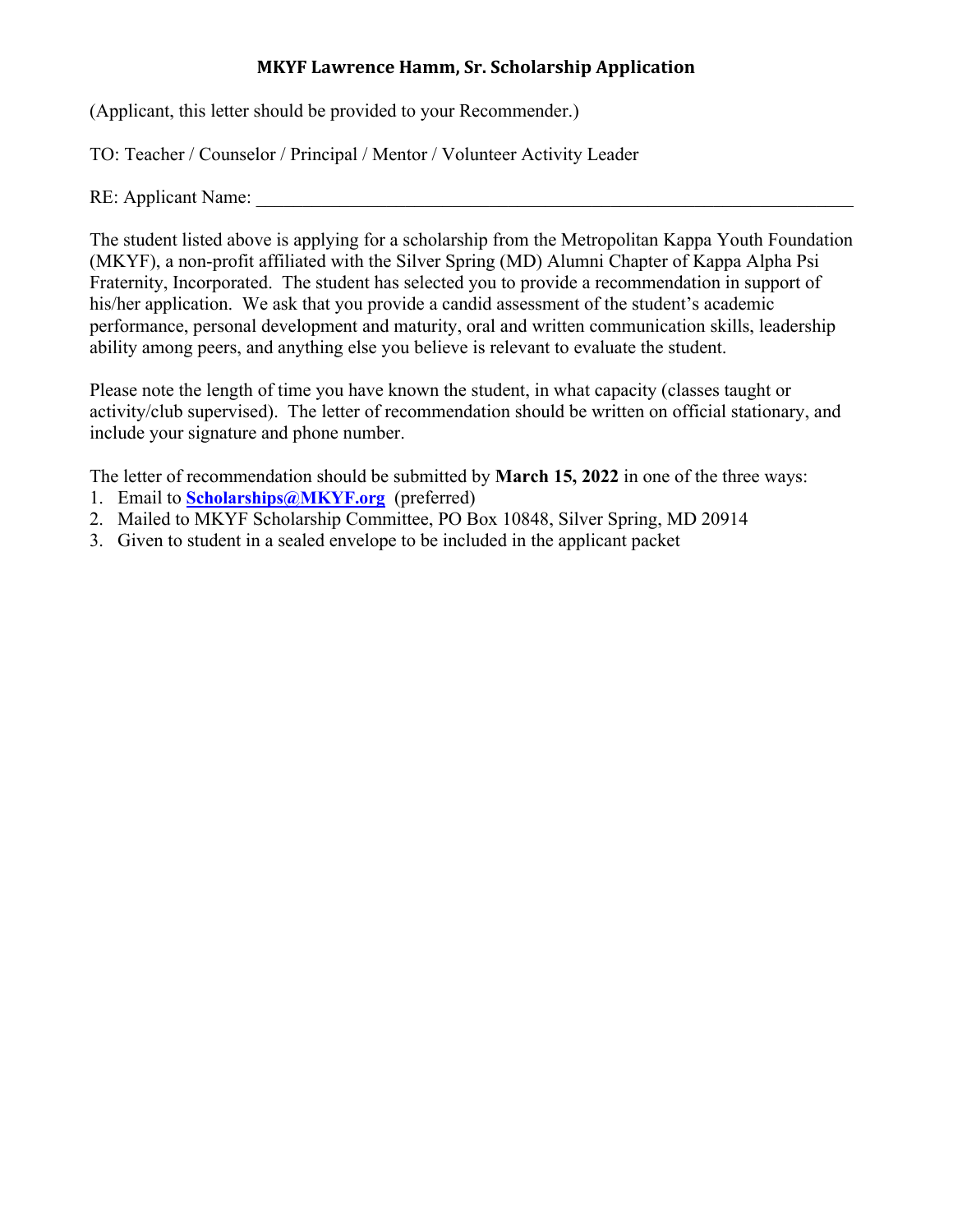#### **Applicant Information**

| Name                                                                                      |                    |                                               |
|-------------------------------------------------------------------------------------------|--------------------|-----------------------------------------------|
|                                                                                           |                    |                                               |
|                                                                                           |                    | State <u>Channell</u> Zip Code <u>Channel</u> |
| Home phone                                                                                | Cell phone         |                                               |
|                                                                                           |                    |                                               |
| Date of Birth                                                                             | Gender             |                                               |
|                                                                                           |                    |                                               |
| Primary Language                                                                          | Secondary Language |                                               |
| Are you a US Citizen? Yes No If not, how long have you lived in the USA                   |                    |                                               |
| Name, Title and Phone Number of Scholarship References:                                   |                    |                                               |
|                                                                                           |                    |                                               |
| 2.                                                                                        |                    |                                               |
| <b>Parent / Guardian information</b>                                                      |                    |                                               |
| Mother's Name                                                                             |                    |                                               |
| Father's Name                                                                             |                    |                                               |
| No. of individuals living in household where applicant resides (including student) Adults |                    | Children                                      |

**Family Total Household Income** – First, place an X in Section A corresponding to your family size. Second, follow that row to the right and place an X in the corresponding box in Section B for your family's income.

|                          | <b>Section A</b>                  | <b>Section B</b>                                                                                                                                                    |  |          |  |           |             |  |
|--------------------------|-----------------------------------|---------------------------------------------------------------------------------------------------------------------------------------------------------------------|--|----------|--|-----------|-------------|--|
|                          | Place a X or<br>highlight one row | Please a X next to the <u>one</u> box that corresponds to your family's total household<br>income related to the Family Size Total selected in the far left column. |  |          |  |           |             |  |
|                          | Family Size Total                 | Up To<br>Up To<br>Up To<br>Above                                                                                                                                    |  |          |  |           |             |  |
|                          |                                   | \$24,650                                                                                                                                                            |  | \$41,050 |  | \$54,250  | $$54,250+$  |  |
|                          |                                   | \$28,150                                                                                                                                                            |  | \$46,900 |  | \$62,000  | $$62,000+$  |  |
| 3                        |                                   | \$31,650                                                                                                                                                            |  | \$52,750 |  | \$69,750  | $$69,750+$  |  |
| 4                        |                                   | \$35,150                                                                                                                                                            |  | \$58,600 |  | \$77,450  | $$77,450+$  |  |
| $\overline{\mathcal{L}}$ |                                   | \$38,000                                                                                                                                                            |  | \$63,300 |  | \$83,650  | $$83,650+$  |  |
| 6                        |                                   | \$40,800                                                                                                                                                            |  | \$68,000 |  | \$89,850  | $$89,850+$  |  |
|                          |                                   | \$43,600                                                                                                                                                            |  | \$72,700 |  | \$96,050  | $$96,050+$  |  |
| 8                        |                                   | \$46,400                                                                                                                                                            |  | \$77,400 |  | \$102,250 | $$102,250+$ |  |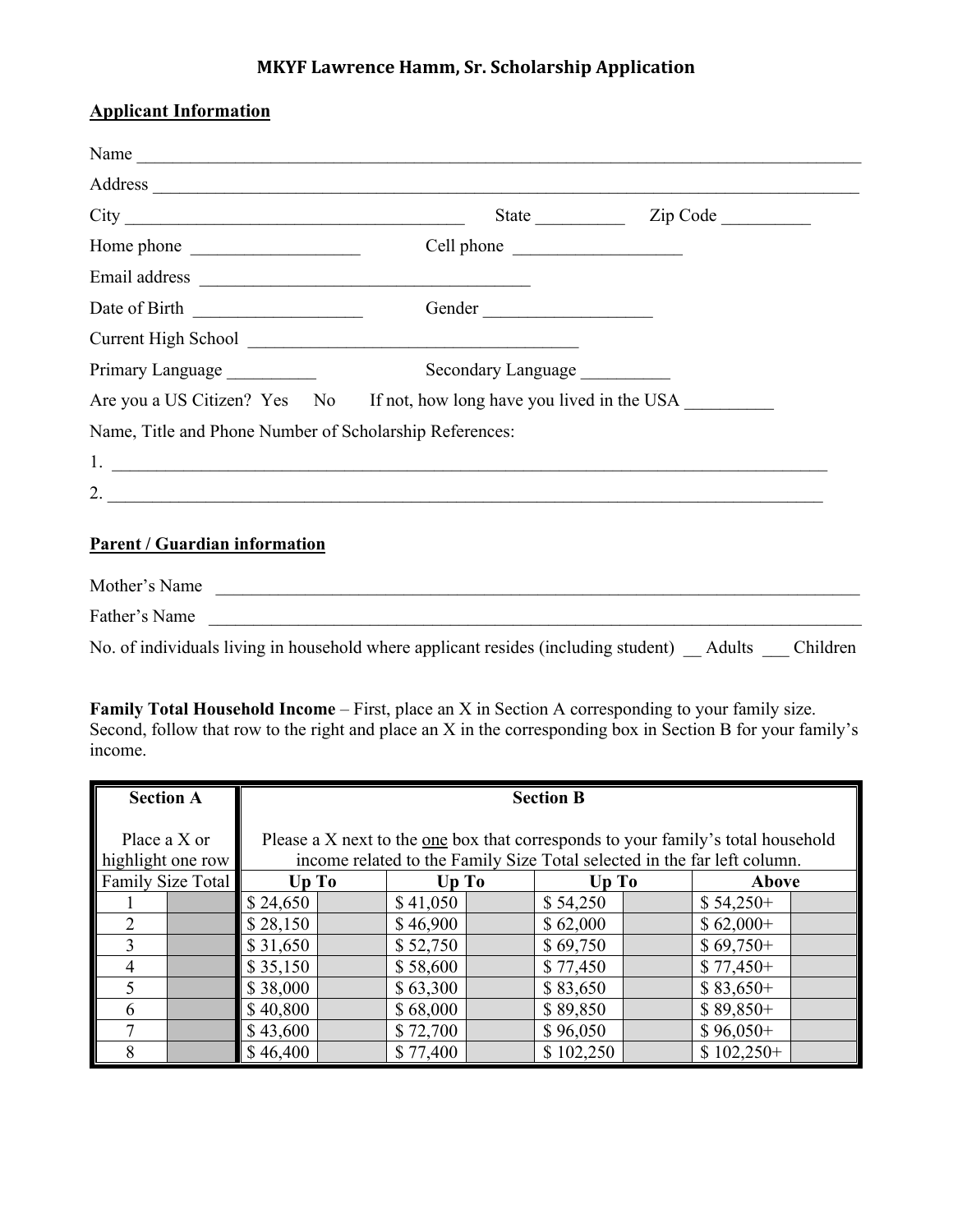# **College Information Sheet**

| <b>College or University Name</b> | <b>Applied</b><br>Yes / No | Accepted?<br>Yes/No/TBD | <b>Intended Field of Study or</b><br>Major |
|-----------------------------------|----------------------------|-------------------------|--------------------------------------------|
|                                   |                            |                         |                                            |
|                                   |                            |                         |                                            |
|                                   |                            |                         |                                            |
|                                   |                            |                         |                                            |
|                                   |                            |                         |                                            |
|                                   |                            |                         |                                            |
|                                   |                            |                         |                                            |

# **Provide your ACT / SAT Scores**

| <b>ACT</b> | Date Taken | Scores.       |      |        |
|------------|------------|---------------|------|--------|
| <b>SAT</b> | Date Taken | <b>Scores</b> | Math | Verbal |

# **Provide your High School Grades**

Semester GPA Cumulative GPA

# **List the Scholarships You Have Received or Have Applied For**

| <b>Scholarship Name and Awarding</b><br>Organization | <b>Scholarship Amount, If Known</b><br>If for tuition, room and board,<br>books, etc. please list | <b>Received or</b><br>Pending<br><b>Notification</b> |
|------------------------------------------------------|---------------------------------------------------------------------------------------------------|------------------------------------------------------|
|                                                      |                                                                                                   |                                                      |
|                                                      |                                                                                                   |                                                      |
|                                                      |                                                                                                   |                                                      |
|                                                      |                                                                                                   |                                                      |
|                                                      |                                                                                                   |                                                      |

# **Please describe your career goals**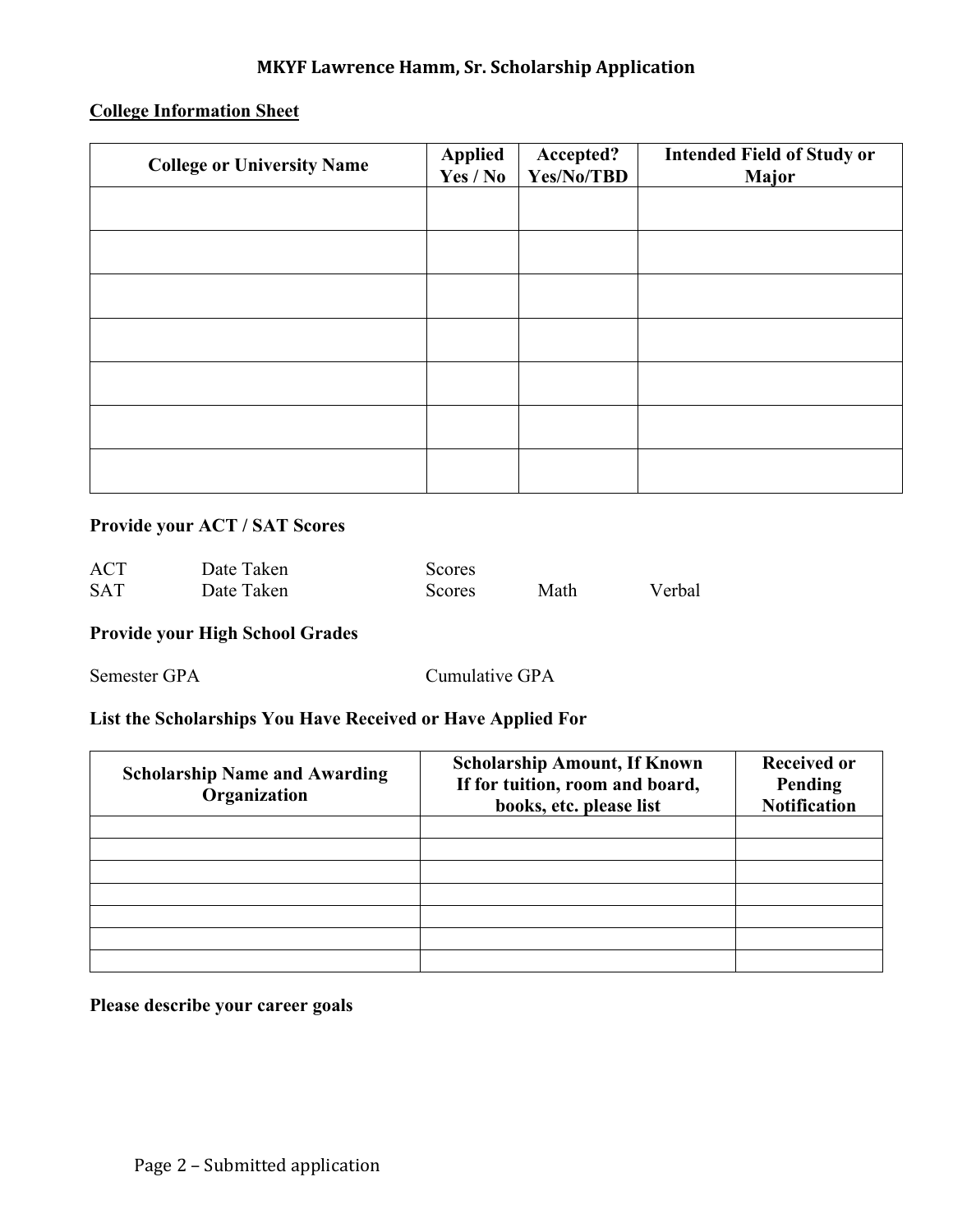#### **Applicant Activities**

Have you volunteered during high school? \_\_\_\_\_\_\_\_ Have you worked during high school? \_\_\_\_\_\_\_\_ List the approximate number of hours you did volunteer activities and paid work.

|                | <b>Volunteer Activities</b> | <b>Paid Work</b> |
|----------------|-----------------------------|------------------|
| Freshman Year  |                             |                  |
| Sophomore Year |                             |                  |
| Junior Year    |                             |                  |
| Senior Year    |                             |                  |

List, *in order of importance to you*, the volunteer activities or clubs / organizations that included a service component. Activities should only span from your freshman through senior year in high school.

Give a brief description of a volunteer experience that you believe has been most meaningful and impactful to your life.

#### **Applicant Honors and Achievements**

List your personal honors and achievements beginning with the accolades most important to you:

|                | <b>Honors and Achievements</b> |
|----------------|--------------------------------|
| Freshman Year  |                                |
|                |                                |
|                |                                |
| Sophomore Year |                                |
|                |                                |
|                |                                |
| Junior Year    |                                |
|                |                                |
|                |                                |
| Senior Year    |                                |
|                |                                |
|                |                                |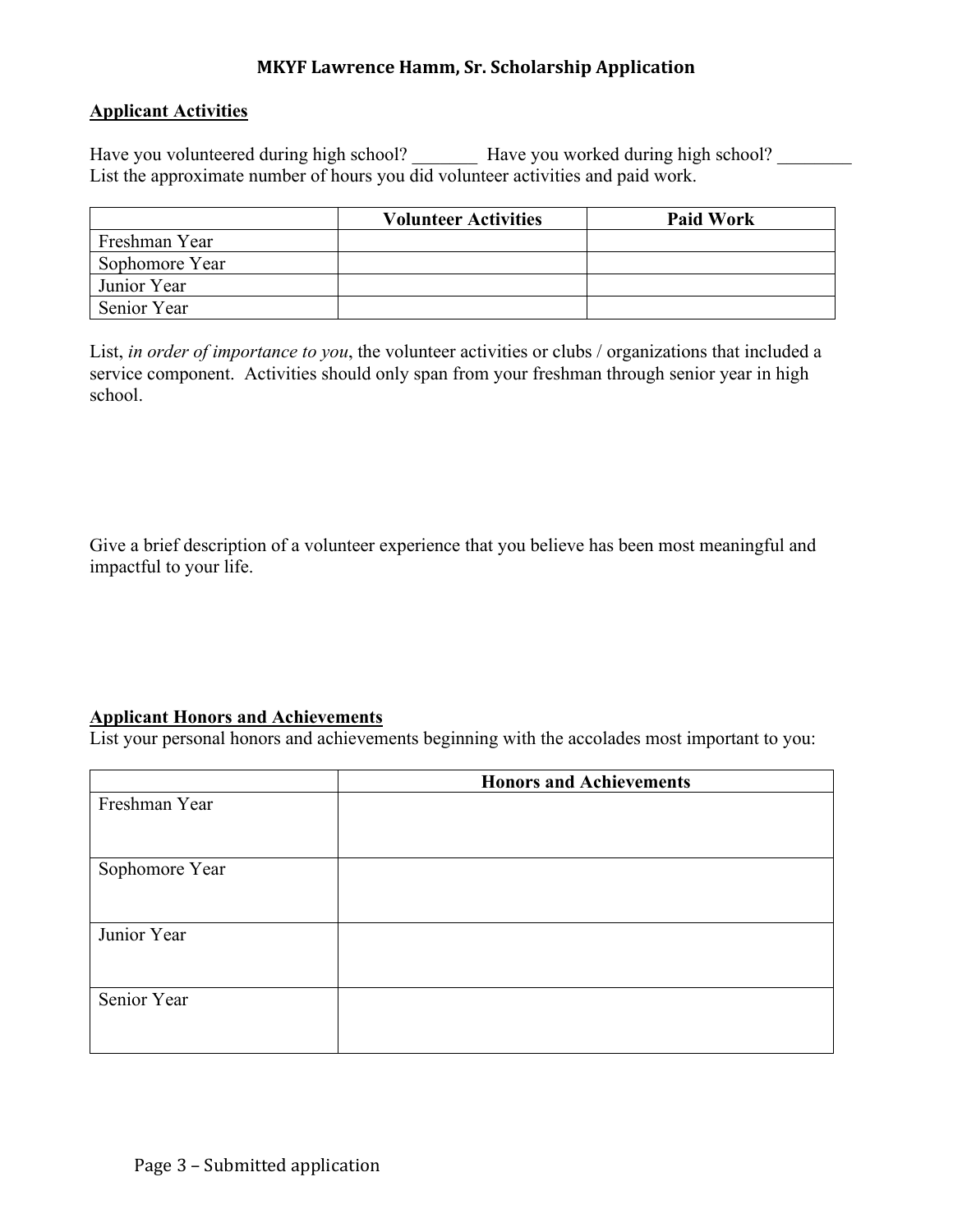#### **Essays**

Please complete the 4 essay questions using the space provided. Answers should be typed and each essay should not exceed 500 words. Responses longer in length will not be reviewed.

1. Why are you interested in applying for the Metropolitan Kappa Youth Foundation scholarship?

2. Tell us about the most inspirational person in your life, and how that person has influenced your life.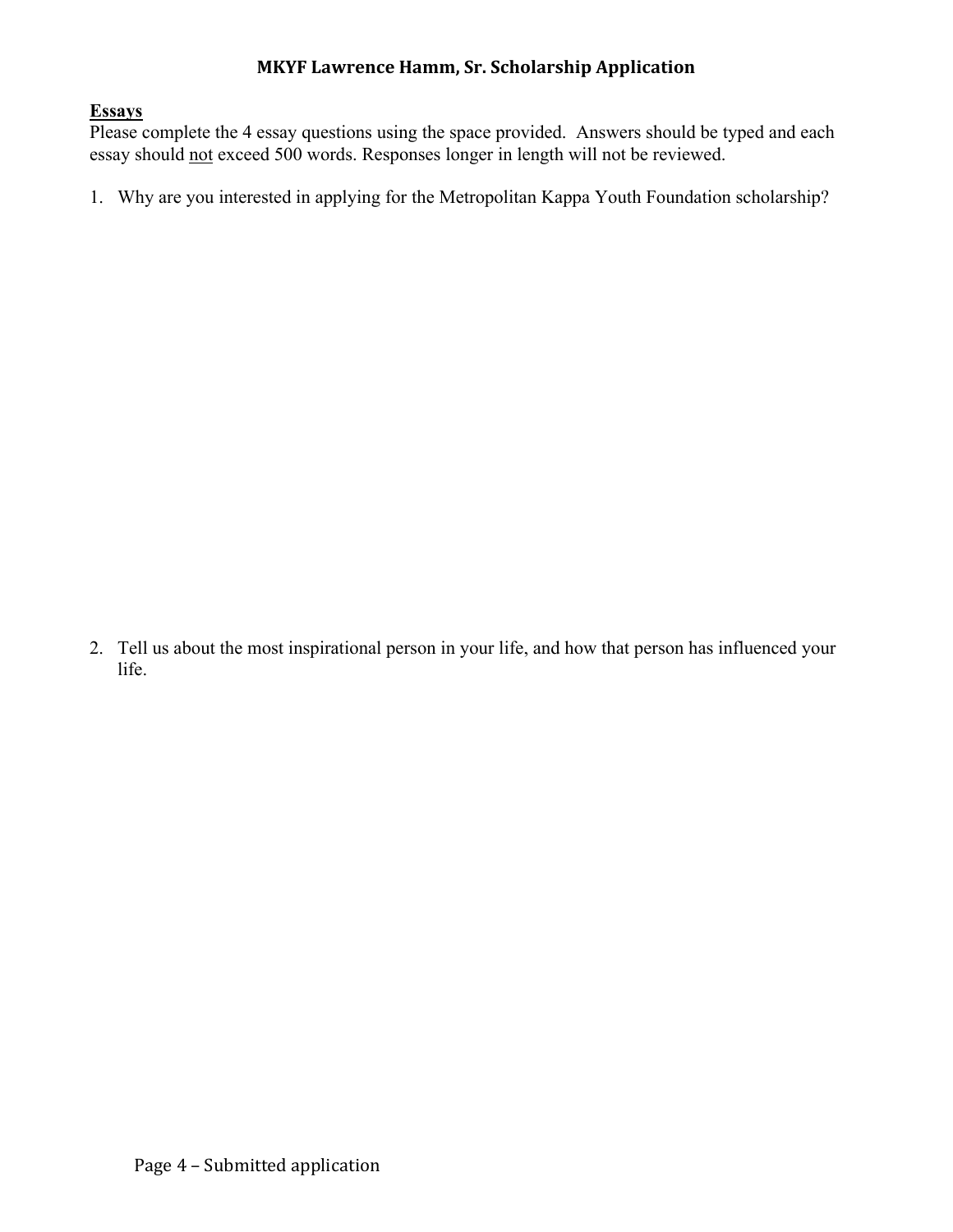3. Please share a memorable experience in your life and note how it has shaped your perspective on the global community or your local community.

4. Standing up for others takes courage. Share with us an example of when you have exhibited courage by helping another person. What was the circumstance, what did you do, and how did it impact you?